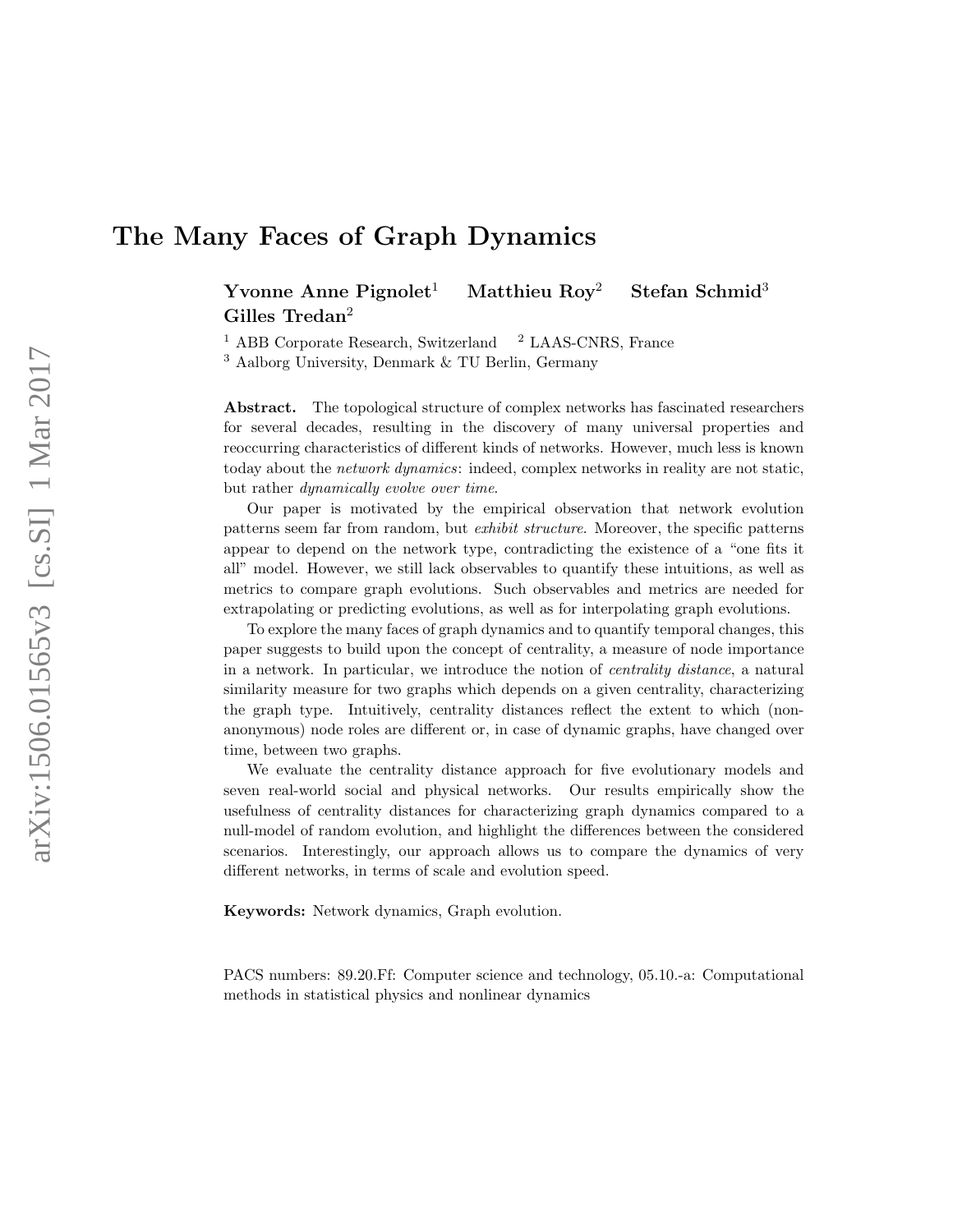# 1. Introduction

How do real-world networks evolve with time? While empirical studies provide many intuitions and expectations, many questions remain open. In particular, we lack tools to characterize and quantitatively compare temporal graph dynamics. In turn, such tools require good observables to quantify the (temporal) relationships between networks.

In particular, the few network dynamics models that currently exist are often oblivious of the network type. This is problematic, as complex networks come in many different flavors, including social networks, biological networks, or physical networks. It seems highly unlikely that these very different graphs evolve in a similar manner.

A natural prerequisite to measure evolutionary distances are good metrics to compare graphs. The classic similarity measure for graphs is the Graph Edit Distance (GED) [\[1\]](#page-15-0): the graph edit distance  $d_{GED}(G_1, G_2)$  between two graphs  $G_1$  and  $G_2$  is defined as the minimal number of *graph edit operations* that are needed to transform  $G_1$ into  $G_2$ . The specific set of allowed graph edit operations depends on the context, but typically includes node and link insertions and deletions. While graph edit distance metrics play an important role in computer graphics and are widely applied to pattern analysis and recognition, GED is not well-suited for measuring similarities of networks in other contexts  $[2]$ : the set of graphs at a certain graph edit distance d from a given graph G exhibit very diverse characteristics and seem unrelated; being oblivious to semantics, the GED does not capture any intrinsic structure typically found in realworld networks.

A similarity measure that takes into account the inherent structure of a graph may however have many important applications. A large body of work on graph similarities focusing on a variety of use cases have been developed in the past (see our discussion in Section [6\)](#page-11-0). Depending on the context in which they are to be used, one or another is more suitable. In particular, we argue that graph similarities and graph distance measures are also an excellent tool for the analysis, comparison and prediction of temporal network traces, allowing us to answer questions such as: Do these two networks have a common ancestor? Are two evolution patterns similar? or What is a likely successor network for a given network? However, we argue that in terms of graph similarity measures, there is no panacea: rather, graphs and their temporal patterns, come with many faces. Accordingly, we in this paper, propose to use a parametric, centrality-based approach to measure graph similarities and distances, which in turn can be used to study the evoluation of networks.

More than one century ago, Camille Jordan introduced the first graph centrality measure in his attempt to capture "the center of a graph". Since then the family of centrality measures has grown larger and is commonly employed in many graphrelated studies. All major graph-processing libraries commonly export functionality for degree, closeness, betweenness, clustering, pagerank and eigenvector centralities. In the context of static graphs, centralities have proven to be a powerful tool to extract meaningful information on the structure of the networks, and more precisely on the role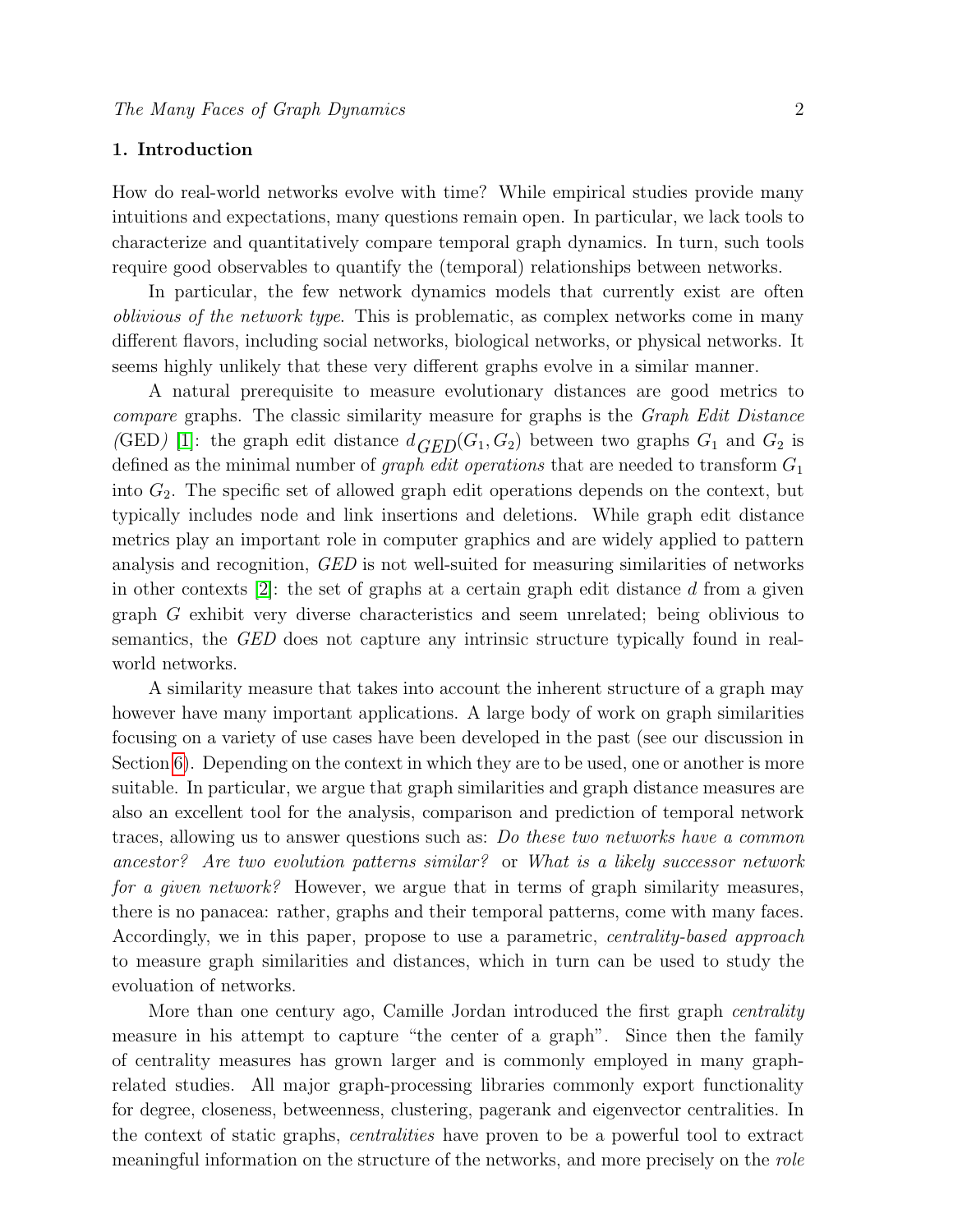every participant (node) has in the network. In social network analysis, centralities are widely used to measure the importance of nodes, e.g., to determine key players in social networks, or main actors in the propagation of diseases, etc.

Today, there is no consensus on "good" and "bad" centralities: each centrality captures a particular angle of a node's topological role, some of which can be either crucial or insignificant, depending on the application. Am I important because I have many friends, because I have important friends, or because without me, my friends could not communicate together? The answer to this question is clearly context-dependent.

In this paper, we argue that the perceived quality of network similarities or distances measuring the difference between two networks depends on the focus and application just as much. Instead of debating the advantages and disadvantages of a set of similarities and distances, we provide a framework to apply them to characterize network evolution from different perspectives. In particular, we leverage centralities to provide a powerful tool to quantify network changes. The intuition is simple: to measure how a network evolves, we measure the change of the nodes' roles and importance in the network, by leaving the responsibility to quantify node importance to centralities.

Our Contributions This paper is motivated by the observation that centralities can be useful to study the dynamics of networks over time, taking into account the individual roles of nodes (in contrast to, e.g., isomorphism-based measures, as they are used in the context of anonymous graphs), as well as the context and semantics (in contrast to, e.g., graph edit distances). In particular, we introduce the notion of *centrality* distance  $d_C(G_1, G_2)$  for two graphs  $G_1, G_2$ , a graph similarity measure based on a node centrality C.

We demonstrate the usefulness of our approach to identify and characterize the different faces of graph dynamics. To this end, we study five generative graph models and seven dynamic real world networks in more details. Our evaluation methodology comparing the quality of different similarity measures to a random baseline using data from actual graph evolutions, may be of independent interest.

In particular, we demonstrate how centrality distances provide interesting insights into the structural evolution of these networks and show that actual evolutionary paths are far from being random. Moreover, we build upon the centrality distance concept to construct dynamic graph signatures. The intuition is simple: we measure the probability of an update to be considered as an outlier compared to a uniformly random evolution. This allows us to quantify the deviation of a given dynamic network from a purely random evolution (our null-model) of the same structure for a set of centrality distances. The signature consisting of the resulting deviation values enables the comparison of different dynamisms on a fair basis, independently from scale and sampling considerations.

Examples To motivate the need for tools to analyse network evolution, we consider two simple examples.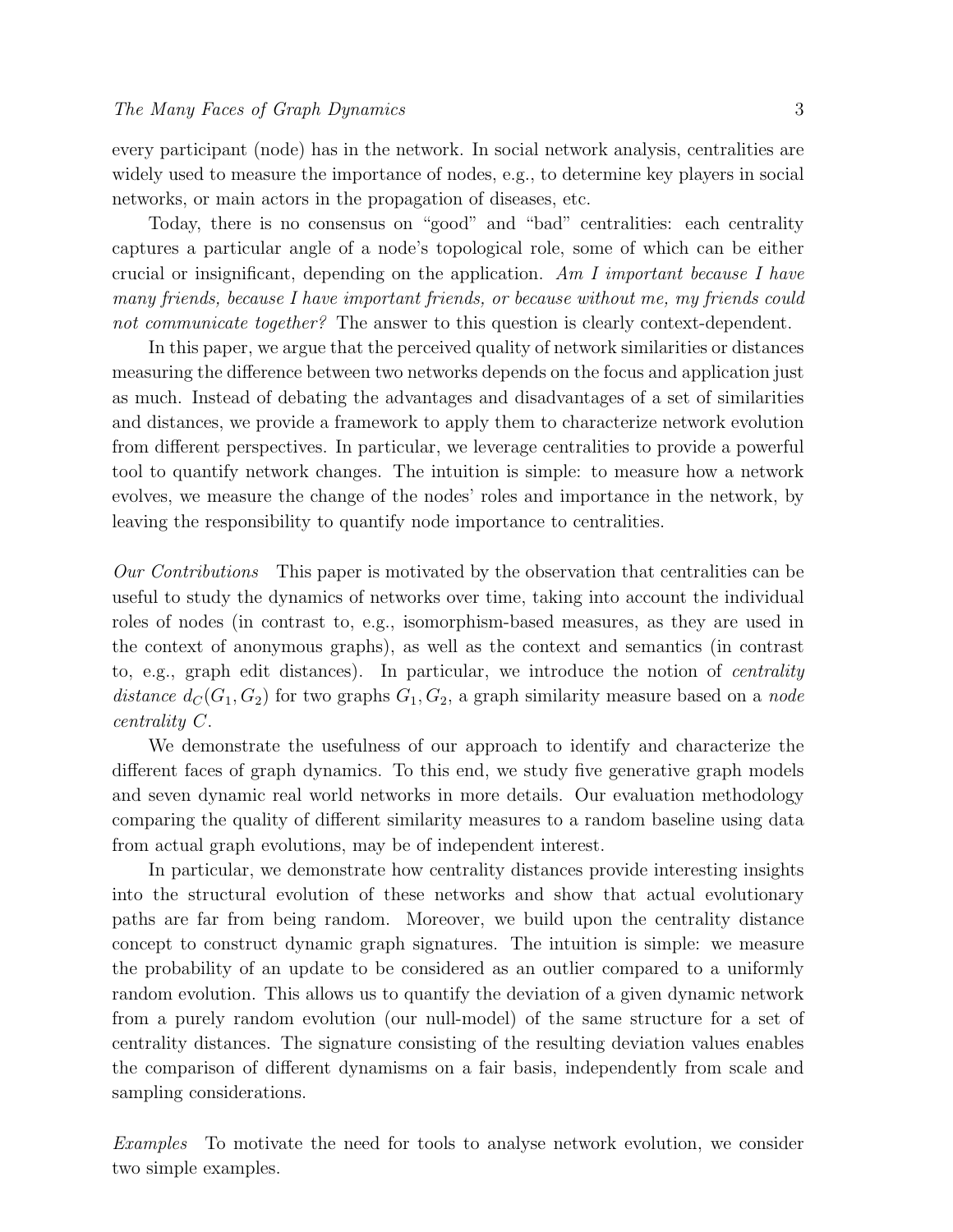## The Many Faces of Graph Dynamics 4

**Example 1.** [Local/Global Scenario] Consider three graphs  $G_1$ ,  $G_2$ ,  $G_3$  over five nodes  $\{v_1, v_2, \ldots, v_5\}$ :  $G_1$  is a line, where  $v_i$  and  $v_{i+1}$  are connected;  $G_2$  is a cycle, i.e.,  $G_1$  with an additional link  $\{v_1, v_5\}$ ; and  $G_3$  is  $G_1$  with an additional link  $\{v_2, v_4\}$ . In this example, we first observe that  $G_2$  and  $G_3$  have the same graph edit distance to  $G_1: d_{GED}(G_1, G_2) = d_{GED}(G_1, G_3) = 1$ , as they contain one additional edge. However, in a social network context, one would intuitively expect  $G_3$  to be closer to  $G_1$  than  $G_2$ . For example, in a friendship network a short-range "*triadic closure*" [\[3\]](#page-15-2) link may be more likely to emerge than a long-range link: friends of friends may be more likely to become friends themselves in the future. Moreover, more local changes are also expected in mobile environments (e.g., under bounded human mobility and speed). As we will see, the centrality distance concept of this paper can capture such differences.

Example 2. [Evolution Scenario] As a second synthetic example, consider two graphs  $G_L$  and  $G_S$ , where  $G_L$  is a line topology and  $G_S$  is a "shell network" (see also Figure [1\)](#page-3-0). How can we characterize evolutionary paths leading from the  $G_L$  topology to  $G_S$ ? Note that the graph edit distance does not provide us with any information about the likelihood or the role changes of *evolutionary paths* from  $G_L$  to  $G_S$ , i.e., on the order of edge insertions: there are many possible orders in which the missing links can be added to  $G_L$ , and these orders do not differ in any way when comparing them with the graph edit distance. In reality, however, we often have some expectations on how a graph may have evolved between two given snapshots  $G_L$  and  $G_S$ . For example, applying the triadic closure principle to our example, we would expect that the missing links are introduced one-by-one, from left to right.



<span id="page-3-0"></span>**Figure 1.** Two evolutionary paths from a line graph  $G_L$  to a shell graph  $G_S$ .

The situation may look different in technological, man-made networks. Adding links from left to right only slowly improves the "routing efficiency" of the network: after the addition of t edges from left to right, the longest shortest path is  $n - t$  hops, for  $t < n - 1$ . A more efficient evolution of the network is obtained by connecting  $v_1$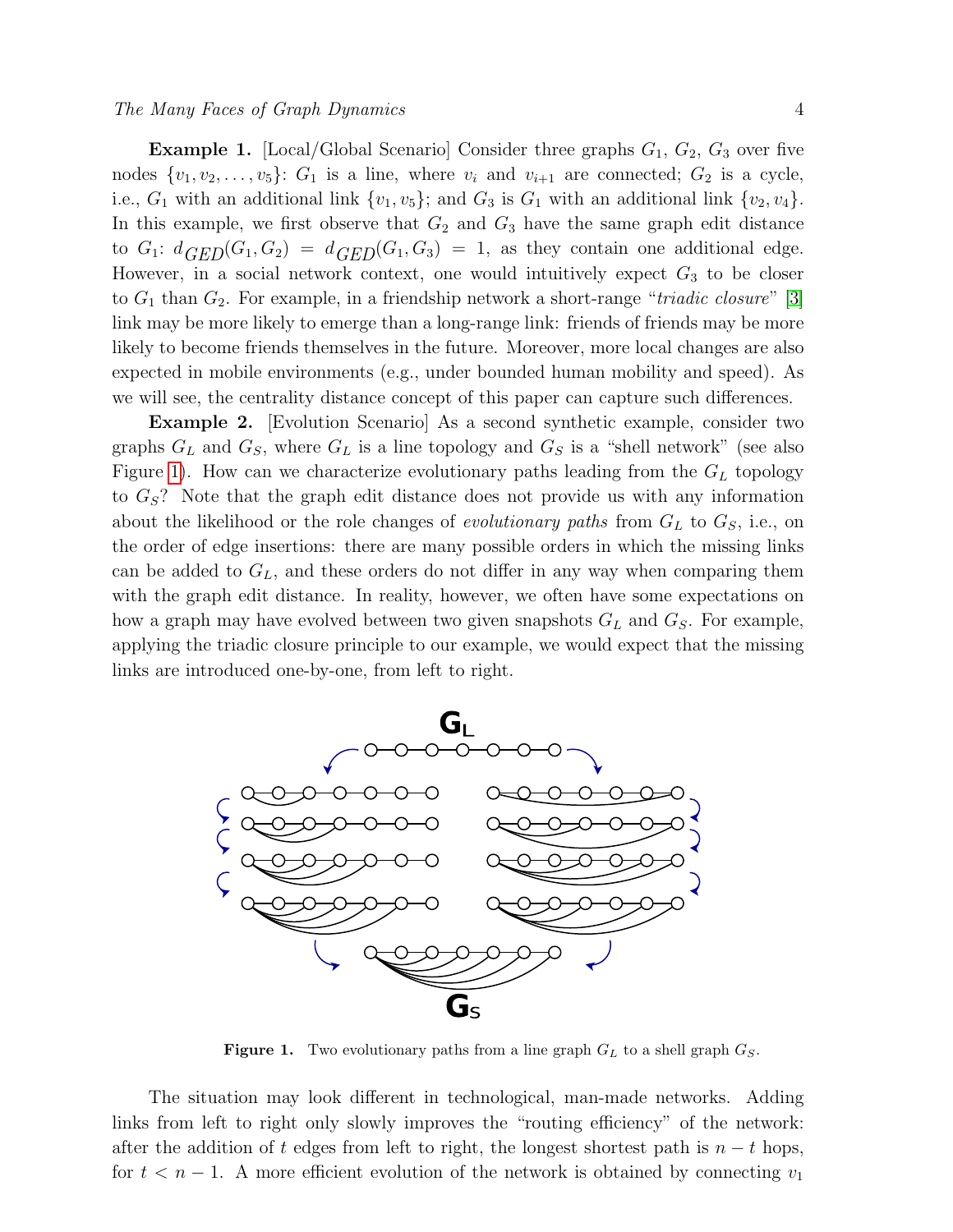to the furthest node, adding links to the middle of the network, resulting in a faster distance reduction: after t edge insertions, the distance is roughly reduced by a factor  $t$ .

Thus, different network evolution patterns can be observed in real networks. Instead of defining application-dependent similarities with design choices focusing on which evolution patterns are more expected from a certain network, we provide a framework that allows the joint characterization of graph dynamics along different axes.

Organization The remainder of this paper is organized as follows. Section [2](#page-4-0) provides the reader with the necessary background. Section [3](#page-5-0) introduces our centrality distance framework and Section [4](#page-6-0) our methodology to study the different graph dynamics empirically. Section [5](#page-7-0) reports on results from analyzing real and generated networks. After reviewing related work in Section [6,](#page-11-0) we conclude our contribution in Section [7.](#page-12-0)

# <span id="page-4-0"></span>2. Preliminaries

This paper considers *labeled* graphs  $G = (V, E)$ , where vertices  $v \in V$  have unique identifiers and are connected via undirected edges  $e \in E$ . In the following, we denote as  $\Gamma(v)$  the set of neighbors of node v:  $\Gamma(v) = \{w \in V \text{ s.t. } \{v, w\} \in E\}$ . A temporal network trace is a sequence  $T=[G_0,G_1,\ldots,G_l],$  where  $G_i(V,E_i)$  represents the network at the  $i^{th}$  snapshot.

We focus on *node centralities*, a centrality being a real-valued function assigning "importance values" to nodes. Obviously, the notion of importance is contextdependent, which has led to many different definitions of centralities. We refer to [\[4\]](#page-15-3) for a thorough and formal discussion on centralities.

**Definition 1 (Centrality)** A centrality C is a function  $C: (G, v) \to \mathbb{R}$  + that, given a graph  $G = (V, E)$  and a vertex  $v \in V(G)$ , returns a non-negative value  $C(G, v)$ . The centrality function is defined over all vertices  $V(G)$  of a given graph  $G$ .

By convention, we define the centrality of a node without edges to be 0. We write  $C(G)$  to refer to the vector in  $\mathbb{R}^n_+$  where the i<sup>th</sup> element is  $C(G, v_i)$  for a given order of the identifiers.

Centralities are a common way to characterize networks and their vertices. Frequently studied centralities include the degree centrality (DC), the betweenness centrality (BC), the closeness centrality (CC), and the pagerank centrality (PC) among many more. A node is DC-central if it has many edges: the degree centrality is simply the node degree; a node is  $BC$ -central if it is on many shortest paths: the betweenness centrality is the number of shortest paths going through the node; a node is CC-central if it is close to many other nodes: the closeness centrality measures the inverse of the distances to all other nodes; and a node is PC-central if the probability that a random walk on G visits this node is high. We use the classical definitions for centralities, and the exact formulas are presented in [Appendix A](#page-13-0) for the sake of completeness.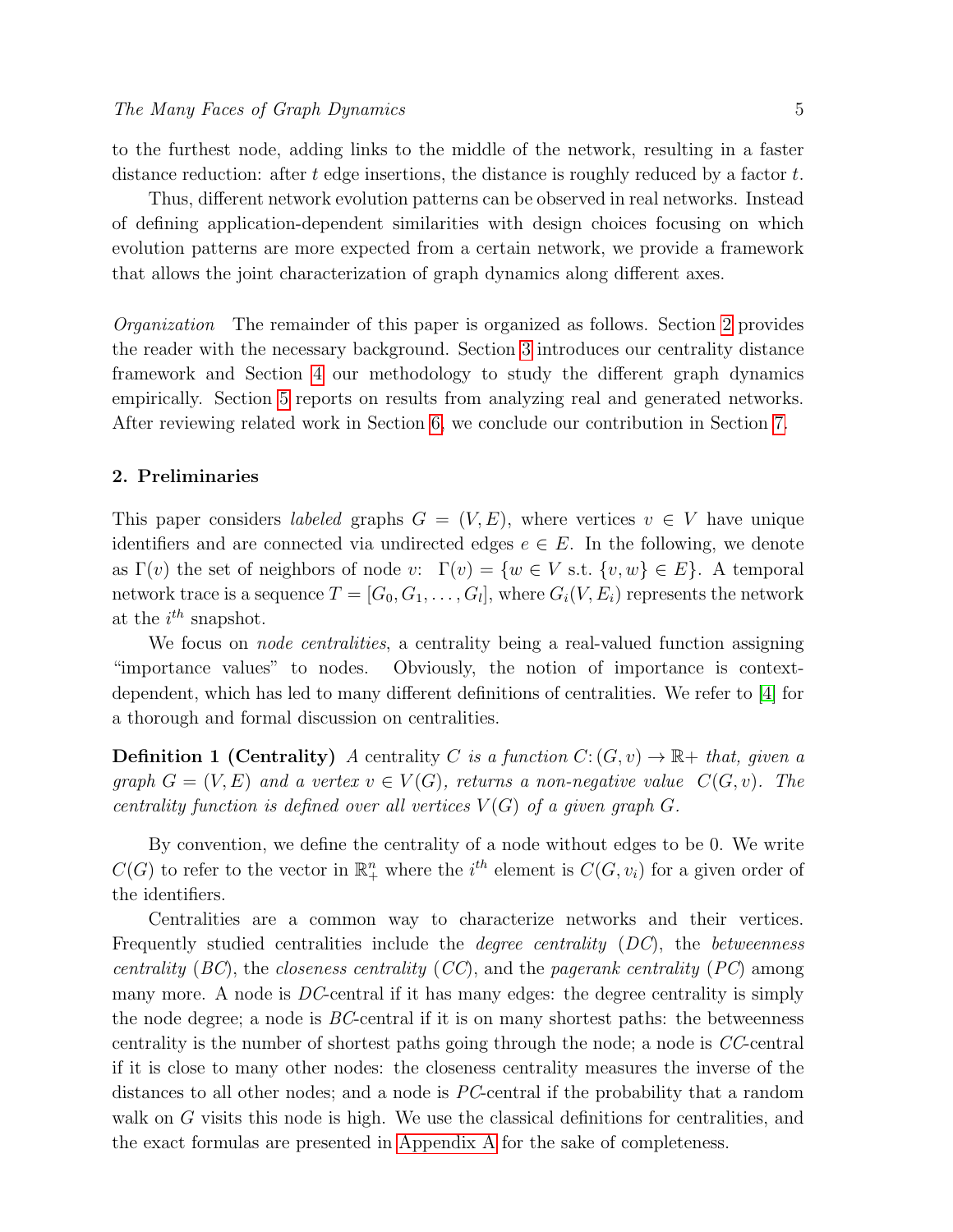Finally, throughout this paper, we will define the graph edit distance GED between two graphs  $G_1$  and  $G_2$  as the minimum number of operations to transform  $G_1$  into  $G_2$  (or vice versa), where an operation is one of the following: link insertion and link removal.

## <span id="page-5-0"></span>3. Centrality Distance

The canonical distance measure is the graph edit distance, *GED*. However, *GED* often provides limited insights into the graph dynamics in practice. Figure [1](#page-3-0) shows an example with two evolutionary paths: an incremental  $(left)$  and a binary  $(right)$  path that go from  $G_L$  to  $G_S$ . With respect to GED, there are many equivalent shortest paths for moving from  $G_L$  to  $G_S$ . However, intuitively, not all traces are equally likely for dynamic networks, as the structural roles that nodes in networks have are often preserved and do not change arbitrarily. Clearly, studying graph evolution with GED thus cannot help us to understand how structural properties of graphs evolve.

Observation 1 The graph edit distance GED does not provide much insights into graph evolution.

We in this paper aim to enrich the graph similarity measure with semantics. At the heart of our approach lies the concept of centrality distance: a simple and flexible tool to study the similarity of graphs. Essentially, the centrality distance measures the similarity between two centrality vectors. It can be used to measure the distance between two arbitrary graphs, not only between graphs with graph edit distance 1.

**Definition 2 (Centrality Distance)** Given a centrality  $C$ , we define the centrality distance  $d_C(G_1, G_2)$  between any two graphs as the sum of the node-wise difference of the centrality values:

$$
d_C(G_1, G_2) = ||C(G_1) - C_2(G_2)||_1 = \sum_{v \in V} |C(G_1, v) - C(G_2, v)|
$$

Thus, the centrality distance intuitively measures the magnitude by which the roles of different nodes change. While we focus on the 1-norm in this paper, the concept of centrality distance can be useful also for other norms.

Both the importance of node roles as well as the importance of node role changes is application-dependent. Due to the large variety of processes dynamic graphs can capture, there is no one-size-fits-it-all measure of importance. To illustrate this point, let us consider the "intuitive" similarity properties proposed by Faloutsos et al. [\[5\]](#page-15-4). For instance, the proposed edge importance property should penalize changes that create disconnected components more than changes that maintain the connectivity properties of the graphs. Now imagine a cycle graph of 100 nodes  $c_1, \ldots, c_{100}$ , and a single additional node v connected to  $c_1$ . According to the proposed edge importance property the most important link is  $(c_1, v)$ . Indeed, it is the only link whose removal would create a disconnected component (containing v alone). Yet the removal of any other link would double the diameter of the structure. Or in an information dissemination network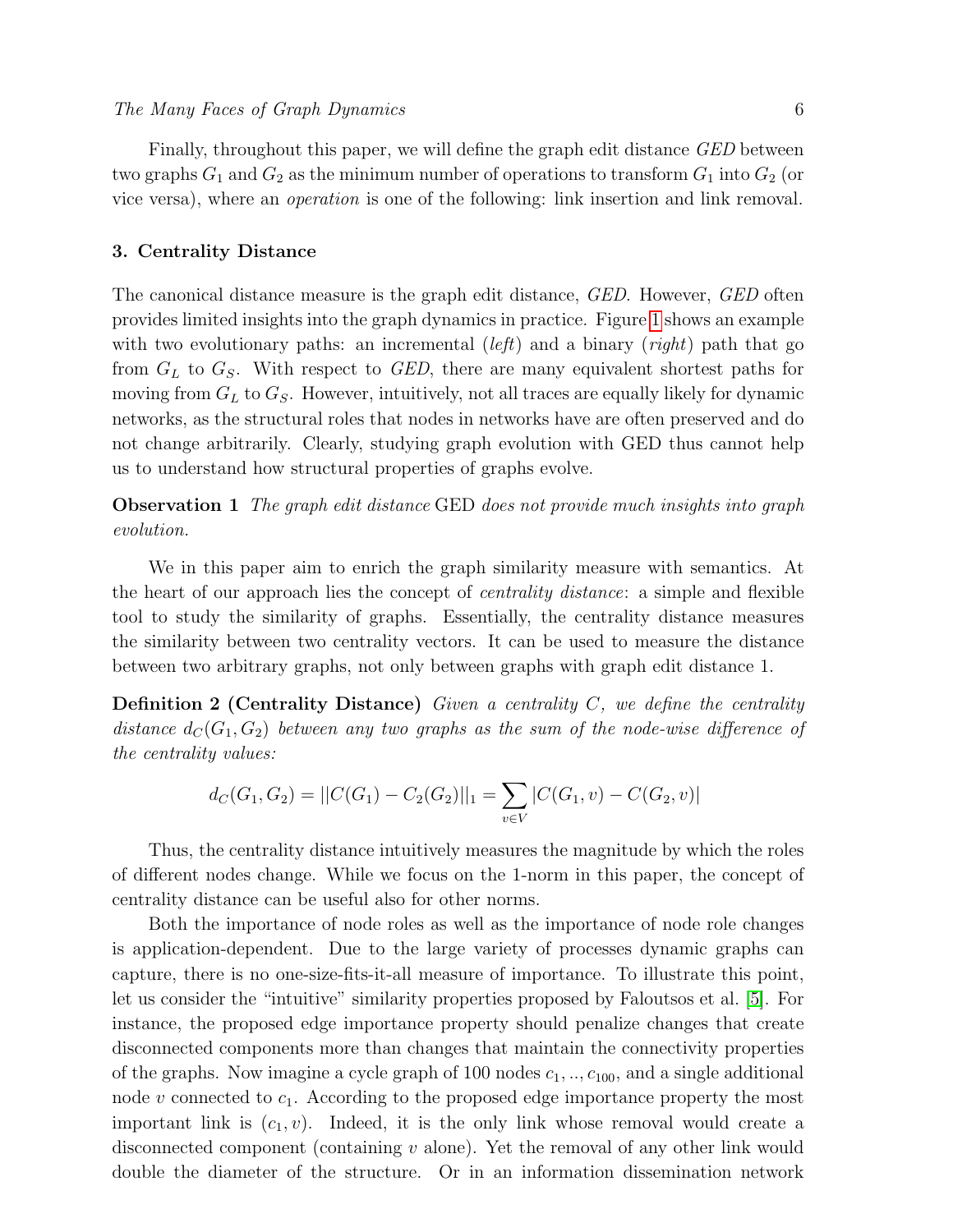all nodes would have to update half of their routing tables. So which link is more important? The answer clearly depends on the context. Similar examples can be found for other properties proposed in [\[5\]](#page-15-4), e.g., regarding submodularity and focus-awareness. Not only are these properties hard to formalize, their utility varies from application to application.

We conclude by noting that given two centralities  $C_1$  and  $C_2$  and two arbitrary graphs  $G_1$  and  $G_2$  with n nodes, the respective distances are typically different, i.e.,  $d_{C_1}(G_1, G_2) \neq d_{C_2}(G_1, G_2)$ . Hence, using a set of different centrality distances, we can explore the variation of the graph dynamics in more than one "dimension".

# <span id="page-6-0"></span>4. Methodology

In order to characterize the different faces of graph dynamics and to study the benefits of centrality-based measures, we propose a simple methodology. Intuitively, given a centrality capturing well the roles of different nodes in a real-world setting, we expect the centrality distance between two consecutive graph snapshots  $G_t$  and  $G_{t+1}$  to be smaller than the typical distance from  $G_t$  to other graphs that have the same GED.

To verify this intuition, we define a *null model* for evolution. A null model generates networks using patterns and randomization, i.e., certain elements are held constant and others are allowed to vary stochastically. Ideally, the randomization is designed to mimic the outcome of a random process that would be expected in the absence of a particular mechanism [\[6\]](#page-15-5). Applied to our case, this means that starting from a given snapshot  $G_t$ that represents the fixed part of the null model, if the evolution follows a null model, then any graph randomly generated from  $G_t$  at the given  $GED$  is evenly likely to appear.

Concretely, for all consecutive graph pairs  $G_t$  and  $G_{t+1}$  of a network trace, we determine the graph edit distance (or "radius")  $R = d_{GED}(G_t, G_{t+1})$ . Then, we generate a set  $S_{t+1}$  of  $k = 100$  sample graphs  $(H_i)_{i=1..k}$  at the same GED R from  $G_t$  uniformly at random. That is, to create  $H_i$ , we first start from a copy of  $G_t$  and select R node pairs,  $(u_l, w_l) \in V^2, 1 \leq l \leq R$ , uniformly at random. For each of these pairs  $(u_l, w_l)$  we add the edge  $(u_l, w_l)$  to  $H_i$  if it does not exist in  $G_t$  or we remove it if it was in  $G_t$  originally. Such randomly built sample graphs at the same graph edit distance allow us to assess the impact of a uniformly random evolution of the same magnitude from the same starting graph  $G_t$ :  $\forall H_i \in S_{t+1}, d_{GED}(G_t, H_i) = d_{GED}(G_t, G_{t+1})$ . In other words,  $G_t$  is the pattern and the evolution to  $H_i$  at graph edit distance R is the randomized part of the null model[‡](#page-6-1).

As a next step, given a centrality C, we compare  $G_{t+1}$  with the set  $S_{t+1}$  that samples the evolution following the null model. We consider that  $G_{t+1}$  does not follow the null model if it is an *outlier* in the set  $S_{t+1}$  for the centrality C. Practically,  $G_{t+1}$ 

<span id="page-6-1"></span><sup>‡</sup> This is the least constrained randomization of network evolution w.r.t. the graph edit distance. More refined null models may preserve other structural graph properties in the sample graphs, e.g., their densities. [Appendix B](#page-14-0) describes results obtained for a null model that guarantees the average degree of  $G_{t+1}$  in the sample graphs.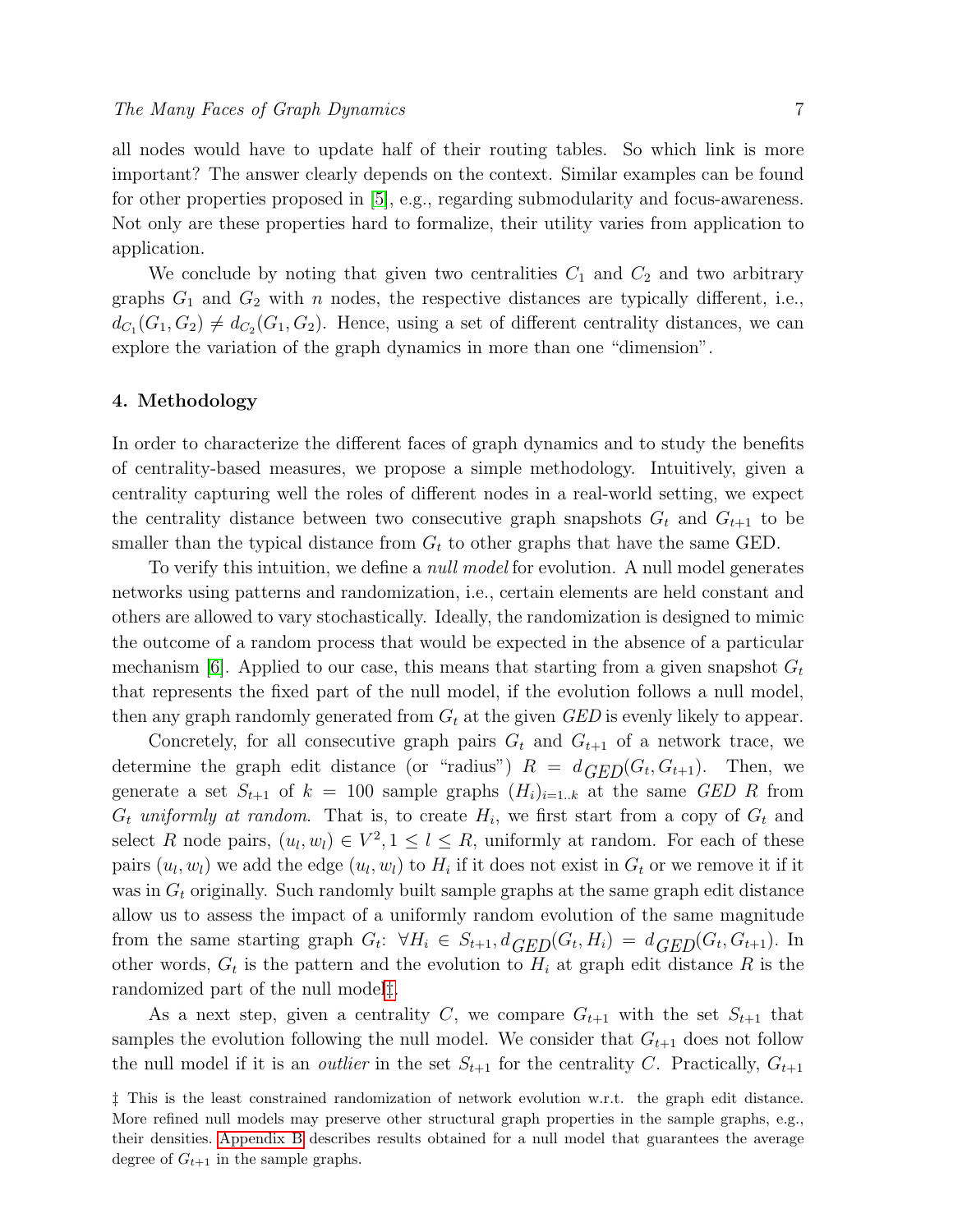is considered an outlier if the absolute value of its distance from  $G_t$  minus the mean distance of  $S_{t+1}$  to  $G_t$  is at least twice the standard deviation, i.e., if

$$
|d_C(G_t, G_{t+1}) - \mu({d_C(G_t, x), x \in S_{t+1}})| > 2\sigma({d_C(G_t, x), x \in S_{t+1}}).
$$

Given a temporal trace T, we define  $p_{C,T}$  as the fraction of outliers in the trace for centrality C. An ensemble of such values  $p_{C_i,T}$  for a set of centralities  $C = \{C_1, \ldots, C_k\}$ is called a dynamic signature of T.

# <span id="page-7-0"></span>5. Experimental Case Studies

Based on our centrality framework and methodology, we can now shed some light on the different faces of graph dynamics, using real world data sets.

- Caida (AS): This data captures the Autonomous Systems relationships as captured by the Caida project. Each of the 400 snapshots represents the daily interactions of the 1000 first AS identifiers from August 1997 until December 1998 [\[7\]](#page-15-6).
- ICDCS (ICDCS): We extracted the most prolific authors in the ICDCS conference (IEEE International Conference on Distributed Computing Systems) and the co-author graph they form from the DBLP publication database ([http:](http://dblp.uni-trier.de) [//dblp.uni-trier.de](http://dblp.uni-trier.de)). This trace contains 33 snapshots of 691 nodes and 1076 collaboration edges. The timestamp assigned to an edge corresponds to the first ICDCS paper the authors wrote together. Clearly, the co-authorship graph is characterized by a strictly monotonic densification over time.
- UCI Social network (UCI): The third case study is based on a publicly available dataset [\[8\]](#page-15-7), capturing all the messages exchanges realized on an online Facebooklike social network between 1882 students at University of California, Irvine over 7 months. We discretized the data into a dynamic graph of 187 time steps representing the daily message exchanges among users.
- Hypertext (HT): Face-to-face interactions of the ACM Hypertext 2009 conference attendees. 113 participants were equipped with RFID tags. Each snapshot represents one hour of interactions [\[7\]](#page-15-6).
- Infectious (IN): Face-to-face interactions of the "Infectious: Stay away" exhibition held in 2009. 410 Participants were equipped with RFID tags. Each snapshot represents 5 minutes of the busiest exhibition day [\[7\]](#page-15-6).
- Manufacture (MA): Daily internal email exchange network of a medium-size manufacturing company (167 nodes) over 9 months of 2010 [\[7\]](#page-15-6).
- Souk (SK): This dataset captures the social interactions of 45 individuals during a cocktail, see [\[9\]](#page-16-0) for more details. The dataset consists of 300 snapshots, describing the dynamic interaction graph between the participants, one time step every 3 seconds [\[9\]](#page-16-0).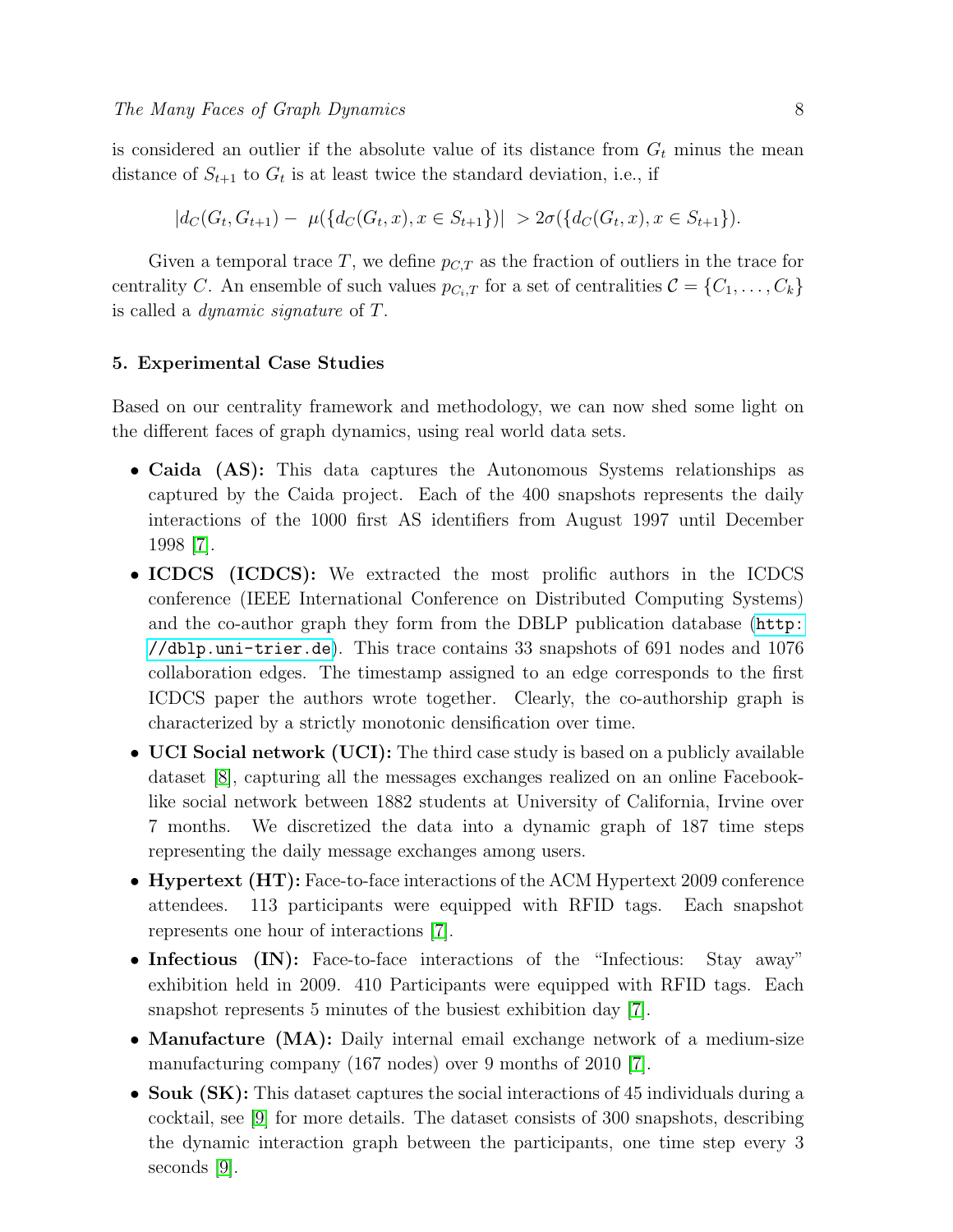

<span id="page-8-0"></span>Figure 2. Number of edges and graph edit distance GED in the network traces.

Figure [2](#page-8-0) provides a temporal overview on the evolution of the number of edges in the network and the GED between consecutive snapshots. Some of the seven datasets exhibit very different dynamics: one can observe the time-of-day effect of attendees interactions on Hypertext, and the day-of-week effect on Manufacture. UCI, Hypertext, Infectious and Manufacture all exhibit a high level of dynamics with respect to their number of links. This is expected for *Infectious*, as visitors come and leave regularly and rarely stay for long, but rather surprising for Manufacture.

The density of *Caida* slowly increases, and with a steady *GED*. Similarly, the number of co-author edges of *ICDCS* steadily increases over the years, while the number of new edges per year is relatively stable. The number of days of the conference Hypertext and the fact that conference participants sleep during the night and do not engage in social activity is evident in the second trace. The dynamic pattern of the online social network UCI has two regimes: it has a high dynamics for the first 50 timestamps, and is then relatively stable, whereas Souk exhibits a more regular dynamics. Generally, note that GED can be at most twice as high as the maximal edge count of two consecutive snapshots.

#### 5.1. Centrality Distances over Time

Figure [3](#page-9-0) presents examples of the results of our comparison of random graphs with the same graph edit distance GED as real-world network traces. The red dashed lines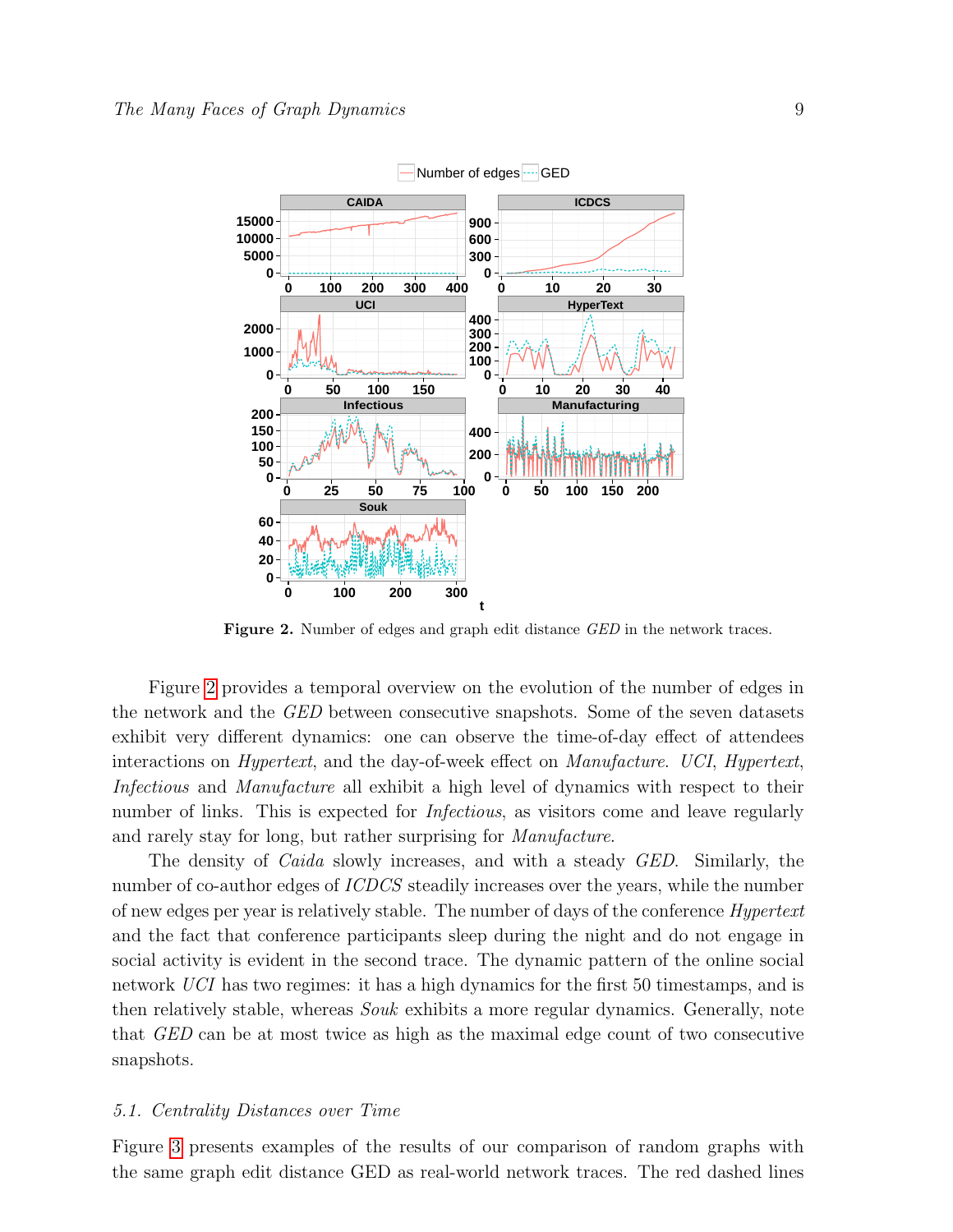

<span id="page-9-0"></span>**Figure 3.** Centrality distance between  $G_t$  and  $G_{t+1}$  in dashed red lines and between  $G_t$ and 100 graphs with the same GED as  $G_t$  and  $G_{t+1}$  in solid blue lines representing the median, 2σ bars in grey. EC: Ego centrality, BC: Betweenness centrality, CC: Closeness centrality, KC: Cluster centrality, PC: Pagerank centrality.

represent the centrality distances of  $G_t$  and  $G_{t+1}$ . The distribution of  $d_C$  values from  $G_t$  to the 100 randomly sampled graphs of  $S_{t+1}$  is represented as follows: the blue line is the median, while the gray lines represent the  $2\sigma$  outlier detection window.

For most graphs under investigation and for most centralities it holds that the induced centrality distance between  $G_t$  and  $G_{t+1}$  is often lower than between  $G_t$  and an arbitrary other graph with the same distance. There are however a few noteworthy details.

Hypertext and Infectious exhibit very similar dynamics compared from a GED perspective as shown in Figure [2.](#page-8-0) Yet from the other centralities' perspective, their dynamism is very different. Consider for instance Infectious for PC, where the measured distance is consistently an order of magnitude less than the sampled one. This can be understood from the link creation mechanics: in Infectious, visitors at different time periods never meet. By connecting these in principle very remote visitors, the null model dynamics creates highly important links. This does not happen in *Hypertext* where the same group of researchers meet repeatedly. In the monotonically growing co-authorship network of ICDCS, we can observe that closeness and (ego) betweenness distances grow over time, which is not the case for the other networks in Figure [3.](#page-9-0)

When looking at other centrality distances, we observe that even though the local structure changes, a different set of properties remains mostly unaltered across different networks. Moreover, for some (graph, distance) pairs, like KC on ICDCS, CC on Hypertext, or PC on Infectious, the measured distance is orders of magnitude lower than the median of the sampled ones. This underlines a clear difference between random evolution and the observed one from this centrality perspective: the link update dynamics is biased.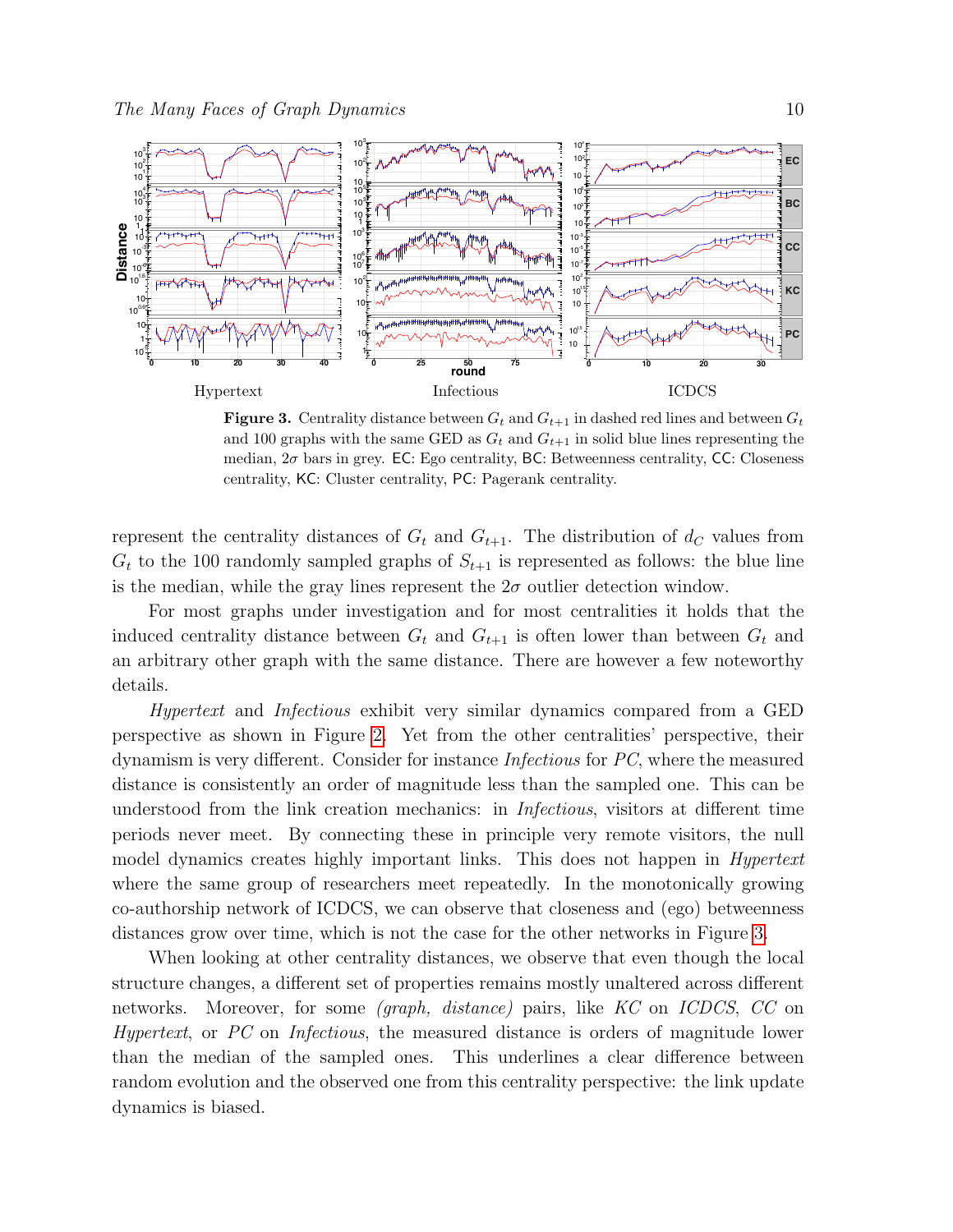

<span id="page-10-0"></span>Figure 4. Histogram representation of the different facets of graph dynamics, the dynamics signatures. For each data set, a histogram chart for the different centralities is depicted, showing  $p_{C,T}$ , the probability that  $G_{t+1}$  is an outlier w.r.t. the null model for the corresponding centrality. Synthetic scenarios are depicted in blue, real scenarios in red. The black line at 5% represents the null model, i.e., the fraction of graphs that are at distance at least  $2\sigma$  from the mean in a normal distribution. Synthetic datasets: BA: Barabasi-Albert, CMHALF: Preferential attachment—equiprobable nodes and edge events CMLOG: Preferential attachement—node events decay in log, ER: Erdös-Rényi, RR: Random Regular. Real-life datasets: CA: Caida, ICDCS: ICDCS co-authors, UCI: Online social network of UCI, HT: Hypertext conference, IN: Infectious MA: Manufacture mails, SK: Souk cocktail.

## 5.2. Dynamics Signature

Figure [4](#page-10-0) summarizes the  $p_{C,G}$  signatures for  $C \in \{CC, EC, BC, PC, KC\}$  applied to 7 real and 5 synthetic graphs in the form of a histogram chart—for synthetic graphs, each point is the average of 50 independent realizations of the model, and  $|S_t| = 100$ . That is, each chart represents the probability of having graph evolutions being outliers with respect to the null model for the corresponding centralities. Interestingly, this "distinction ratio" is not uniform among datasets. On Caida, Infectious and UCI, the ratio is high for local centralities such as *PageRank* and *Clustering*, and low for global centralities such as Closeness or Betweenness. On the contrary, Hypertext and Manufacture exhibit large ratios for global centralities and small ratios for local centralities. Both local and global centralities perform well on Souk. The difference of these behaviors show that these graphs adhere to different types of dynamics.

To complement our observations on real networks with graph snapshots produced according to a model, we investigated graph traces generated by some of the most well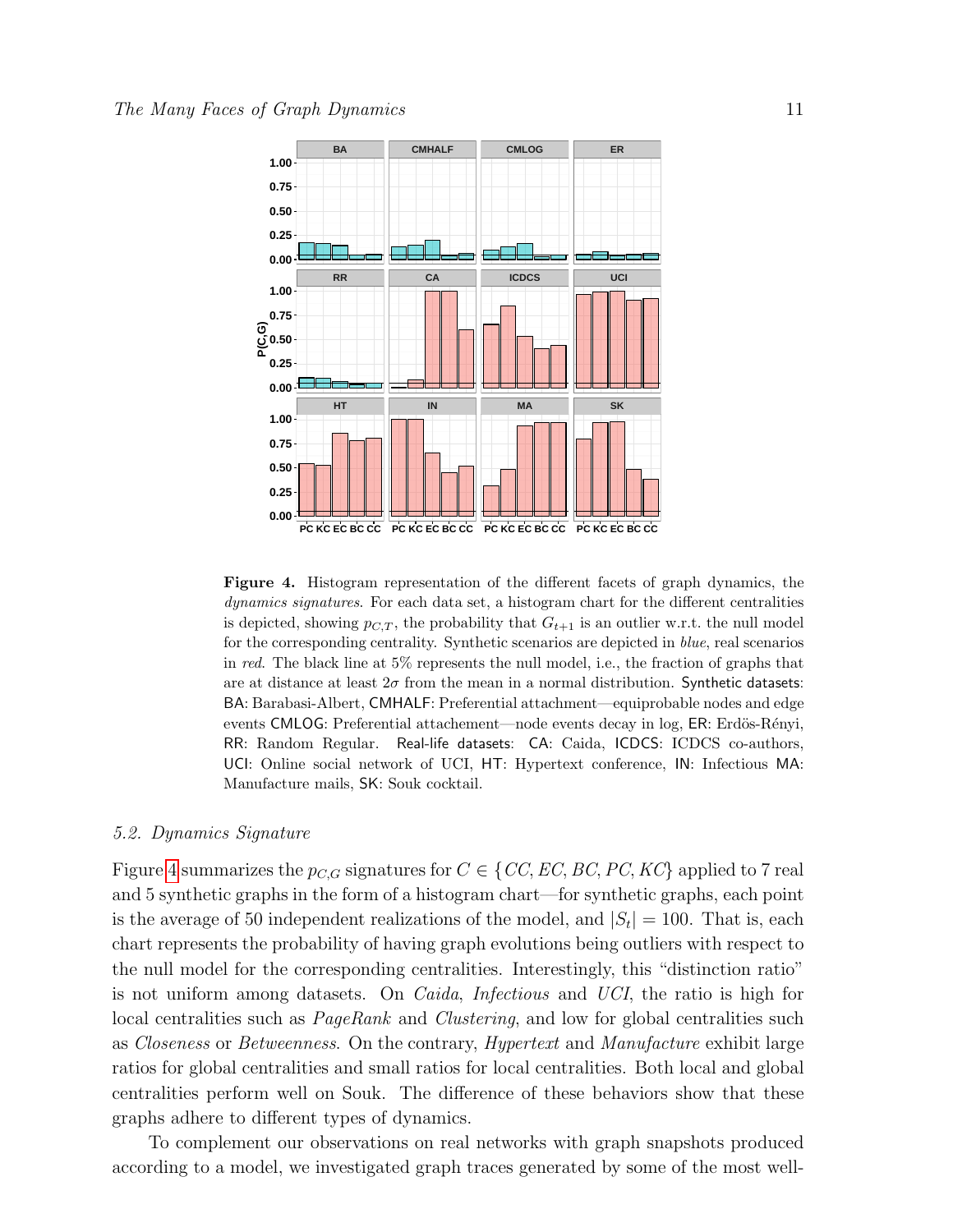known models: *Erdős-Rényi* ER [\[10\]](#page-16-1), *random regular* RR [\[12\]](#page-16-2), *Barabasi-Albert* BA [\[13\]](#page-16-3) and preferential attachment [\[14\]](#page-16-4) graphs with an equal number of node and edge events (CMHALF) and with the number of node events depending logarithmically on the time (CMLOG). Perhaps the most striking observation is that all tested dynamic network models have low  $p_{C,T}$  values for all C. This is partly due to the fact that the graph edit distance between two subsequent snapshots is one and thus the centrality vectors do not vary as much as between the snapshots and the sampled graphs of the same graph edit distance for the real networks. Moreover, these randomized synthetic models are closer to the null model, and lack some of the characteristics (like link locality) of real world networks. Furthermore, we observe that each random network model exhibits distinct dynamics signatures, with ER being closest to the null model.

## <span id="page-11-0"></span>6. Related Work

To the best of our knowledge, our paper is the first to combine the concepts of centralities and graph distances. In the following, we review related work in the two fields in turn, and subsequently discuss additional literature on dynamic graphs.

Graph characterizations and centralities. Graph structures are often characterized by the frequency of small patterns called motifs [\[15,](#page-16-5) [16,](#page-16-6) [17,](#page-16-7) [18\]](#page-16-8), also known as graphlets [\[19\]](#page-16-9), or structural signatures [\[20\]](#page-16-10). Another important graph characterization, which is studied in this paper, are centralities [\[21\]](#page-16-11). Dozens of different centrality indices have been defined over the last years, and their study is still ongoing, with no unified theory yet. We believe that our centrality distance framework can provide new inputs for this discussion.

Graph similarities and distances. Graph edit distances have been used extensively in the context of inexact graph matchings in the field of pattern analysis. We refer the reader to the good survey by Gao et al. [\[1\]](#page-15-0). Soundarajan et al [\[22\]](#page-16-12) compare twenty network similarities for anonymous networks. They distinguish between comparison levels (node, community, network level) and identify vector-based, classifierbased, and matching-based methods. Surprisingly they are able to show that the results of many methods are highly correlated. NetSimile [\[23\]](#page-16-13) allows to assess the similarity between  $k$  networks, possibly with different sizes and no overlaps in nodes or links. NetSimile uses different social theories to compute similarity scores that are size-invariant, enabling mining tasks such as clustering, visualization, discontinuity detection, network transfer learning, and re-identification across networks. The Deltacon method [\[5\]](#page-15-4) is based on the normed difference of node-to-node affinity according to a Belief Propagation method. More precisely, the similarity between two graphs is the Root Euclidean Distance of their two affinity matrices or an approximation thereof. The authors provide three axioms that similarities should satisfy and demonstrate using examples and simulations that their similarity features the desired properties of graph similarity functions. Our work can be understood as an attempt to generalize the interesting approach by Faloutsos et al. in [\[5\]](#page-15-4), which derives a distance from a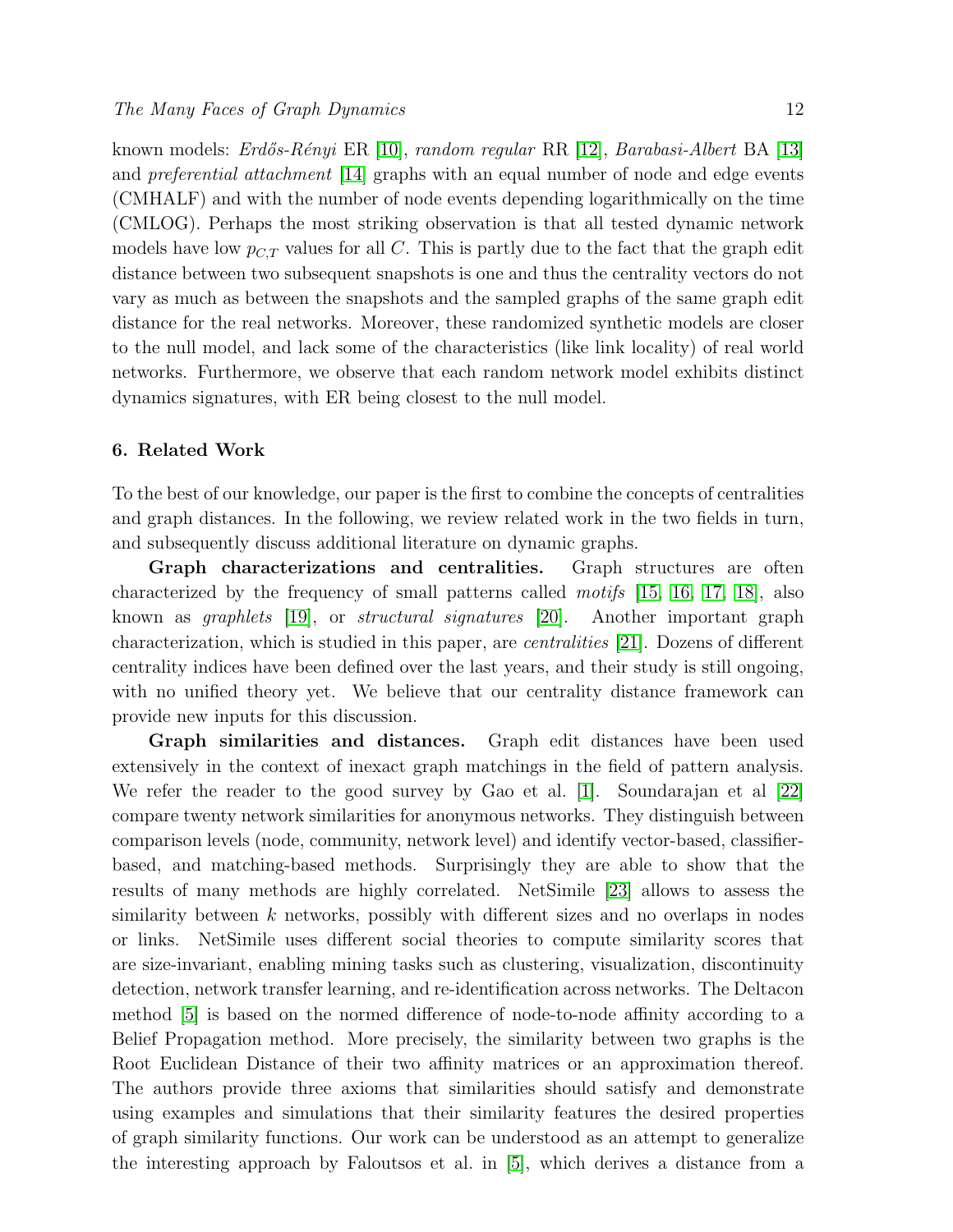normed matrix difference, where each element depends on the relationships among the nodes. In particular, are argue that there is no one-size-fits-it-all measure, and propose an approach parametrized by centralities. Interestingly, we also prove that distances derived in our framework satisfy the axioms postulated in [\[5\]](#page-15-4).

Dynamic graphs. Among the most well-known evolutionary patterns are the shrinking diameter and densification [\[24\]](#page-16-14). A lot of recent work studies link prediction algorithms [\[25,](#page-16-15) [26,](#page-16-16) [27\]](#page-16-17). Others focus on methods for finding frequent, coherent or dense temporal structures [\[28,](#page-16-18) [29,](#page-16-19) [30\]](#page-16-20), or the evolution of communities and user behavior [\[31,](#page-16-21) [32\]](#page-16-22).

Another line of research attempts to extend the concept of centralities to dynamic graphs [\[33,](#page-17-0) [34,](#page-17-1) [35,](#page-17-2) [36\]](#page-17-3). Some researchers study how the importance of nodes changes over time in dynamic networks [\[36\]](#page-17-3). Others define temporal centralities which to rank nodes in dynamic networks and study their distribution over time [\[34,](#page-17-1) [35\]](#page-17-2). Time centralities which describe the relative importance of time instants in dynamic networks are proposed in [\[33\]](#page-17-0). In contrast to this existing body of work, our goal is to facilitate the direct comparison of entire networks and their dynamics, not only parts thereof.

A closely related work but using a different approach is by Kunegis [\[37\]](#page-17-4). Kunegis studies the evolution of networks from a spectral graph theory perspective. He argues that the graph spectrum describes a network on the global level, whereas eigenvectors describe a network at the local level, and uses these results to devise link prediction algorithms.

Bibliographic note. An early version of this work appeared at the ACM FOMC 2013 workshop [\[38\]](#page-17-5).

# <span id="page-12-0"></span>7. Conclusion

This paper was motivated by the observation that in terms of graph similarity measures, there is no "one size fits it all". In particular, we have proposed a centrality-based distance measure, and introduced a simple methodology to study the different faces of graph dynamics. Indeed, our experiments confirm that the evolution patterns of dynamic networks are not universal, and different networks need different centrality distances to describe their behavior. We observe that the edges in networks represent structural characteristics that are inherently connected to the roles of the nodes in these networks. These structures are maintained under changes, which explains the inertia of centrality distance which capture these properties. This behavior can be used to distinguish between natural and random network evolution. After analyzing a temporal network trace with a set of distance centralities, one can guess with confidence for future snapshots if they belong to the trace.

We believe that our work opens a rich field for future research. In this paper, we focused on five well-known centralities and their induced distances, and showed that they feature interesting properties when applied to the use case of dynamic social networks. However, we regard our approach as a similarity framework, which can be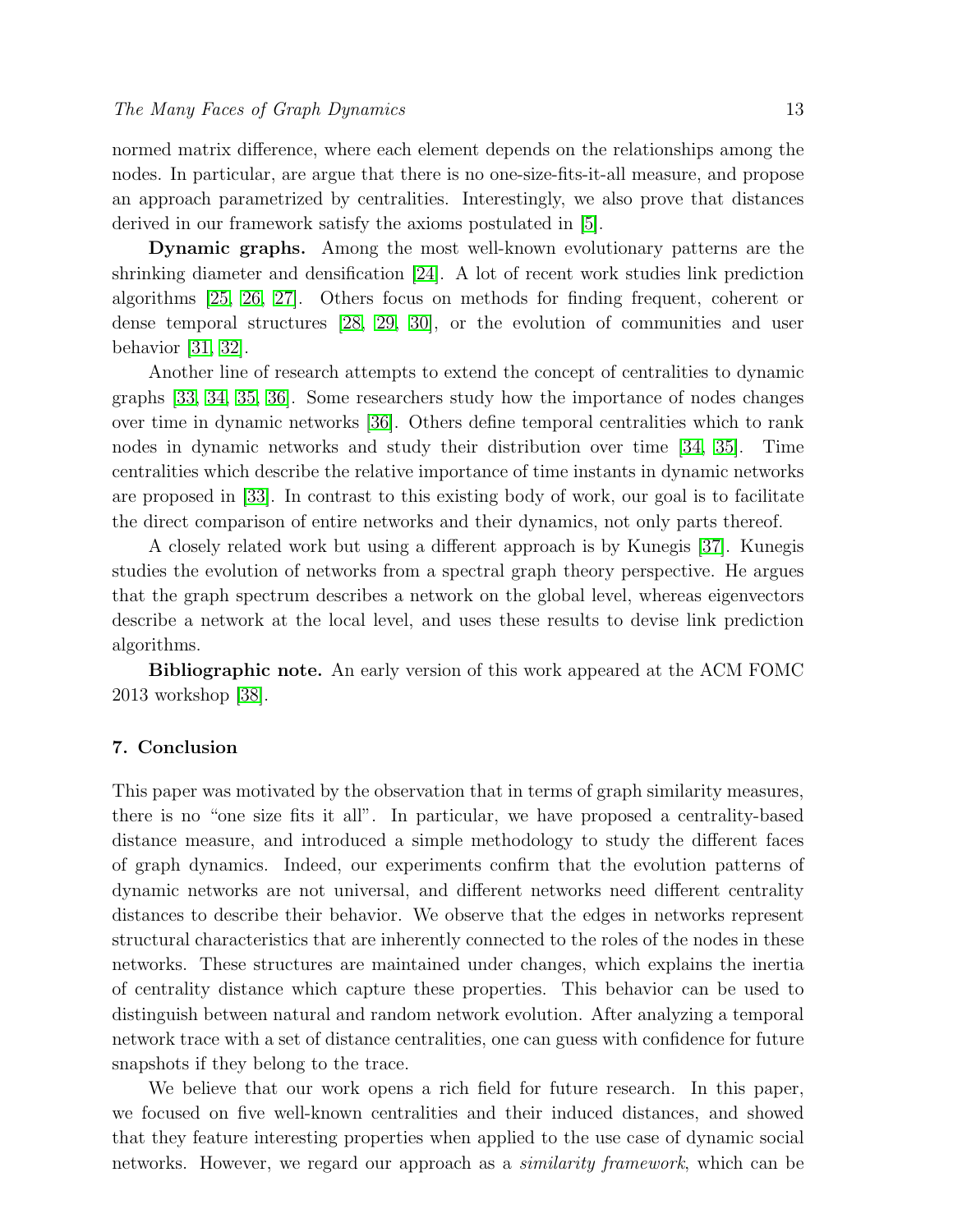configured with various additional centralities and metrics, which may not even be restricted by distance metrics, but can be based on the angles between centrality vectors or use existing correlation metrics (e.g., Pearson correlation, Tanimoto coefficient, log likelihood). Finally, exploiting the properties of centrality distances, especially their ability to distinguish and quantify between similar evolutionary traces, also opens the door to new applications, such as graph interpolation (what is a likely graph sequence between two given snapshots of a trace) and extrapolation, i.e., for link prediction algorithms based on centralities.

## 8. Acknowledgements

The authors would like to thank Clément Sire for insightful remarks on a previous version of this document.

## <span id="page-13-0"></span>Appendix A. Centrality Definitions

**Degree Centrality DC:** Recall that  $\Gamma(v)$  is the set of neighbors of a node v. The degree centrality is defined as:

$$
DC(G, v) = |\Gamma(v)|.
$$

Betweenness Centrality BC: Given a pair  $(v, w) \in V(G)^2$ , let  $\sigma(v, w)$  be the number of shortest paths between v and w, and  $\sigma_x(v, w)$  be the number of shortest paths between v and w that pass through  $x \in V$ . The *betweenness centrality* is:

$$
BC(G, v) = \sum_{x, w \in V} \sigma_v(x, w) / \sigma(x, w).
$$

For consistency reasons, we consider that a node is on its own shortest path, i.e.,  $\sigma_v(v, w)/\sigma(v, w) = 1$ , and, by convention,  $\sigma_v(v, v)/\sigma(v, v) = 0$ . If G is not connected, each connected component is treated independently  $(\sigma(x, w) = 0 \Rightarrow$  $\forall v, \sigma_v(x, w) / \sigma(x, w) = 0$ .

**Ego Centrality EC:** Let  $G_v$  be the subgraph of G induced by  $(\Gamma(v) \cup \{v\})$ . The ego centrality is:

$$
EC(G, v) = BC(G_v, v).
$$

**Closeness Centrality CC:** Let  $\delta_G(a, b)$  be the length of a shortest path between vertices  $a$  and  $b$  in  $G$ . The *closeness centrality* is defined as:

$$
CC(G, v) = \sum_{w \in V \setminus v} 2^{-\delta_G(v, w)}.
$$

**Pagerank Centrality PC:** Let  $0 < \alpha < 1$  be a damping factor (e.g., the probability that a random person clicks on a link  $[39]$ . The *pagerank centrality* of G is defined as:

$$
PC(G, v) = \frac{1 - \alpha}{n} + \alpha \sum_{w \in V \setminus v} \frac{PC(G, w)}{|\Gamma(w)|}.
$$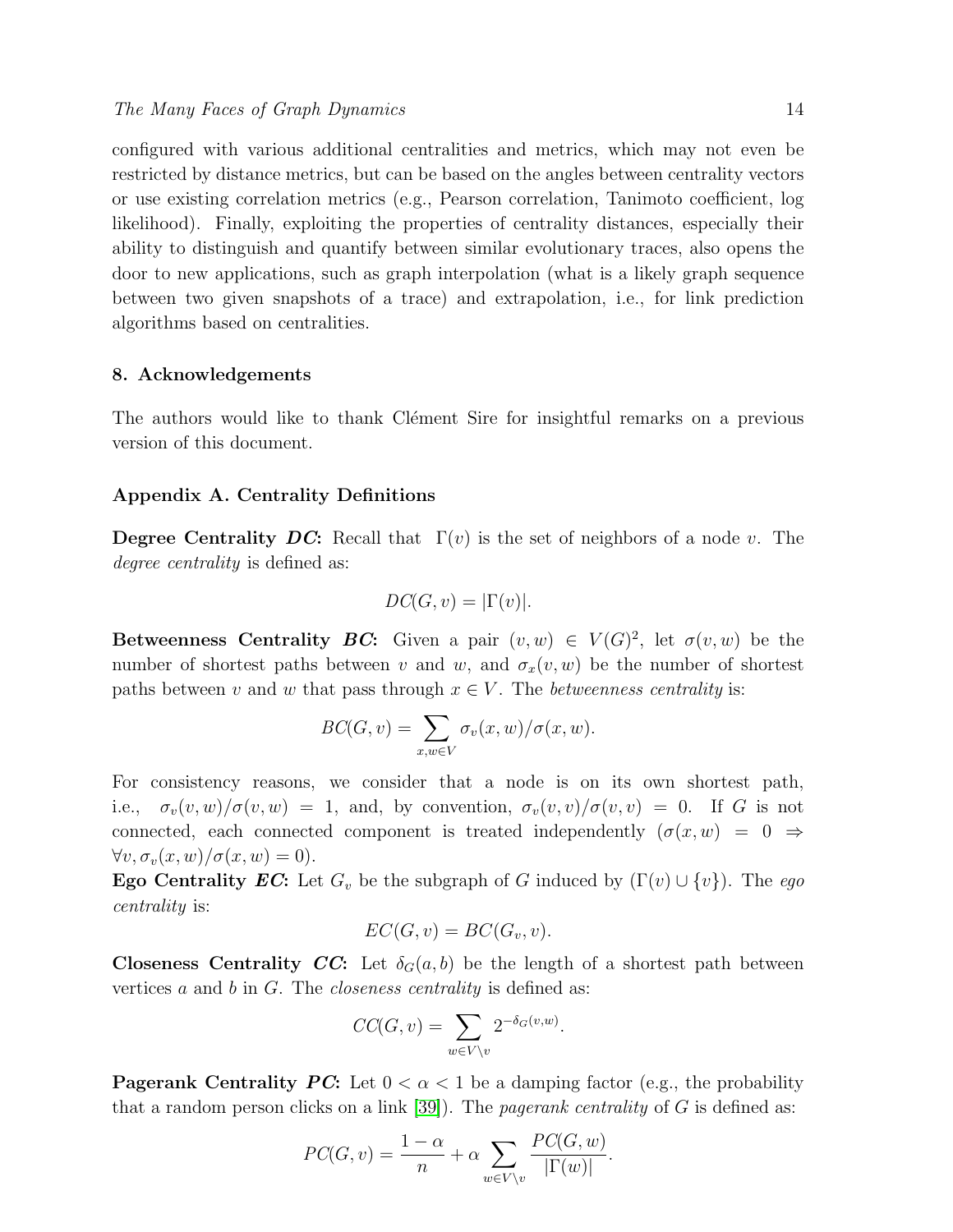**Cluster Centrality KC:** The *cluster centrality* of a node v is the cluster coefficient of  $v$ , i.e., the number of triangles in which  $v$  is involved divided by all possible triangles in v's neighborhood. By convention,  $KC(G, v) = 0$  for  $|\Gamma(v)| = 0$ , and  $KC(G, v) = 1$ for  $|\Gamma(v)| = 1$ . For higher degrees:

$$
KC(G, v) = \frac{2|\{\{j, k\} \text{ s.t. } (j, k) \in \Gamma(v)^2, (j, k) \in E\}|}{|\Gamma(v)|(|\Gamma(v)| - 1)}.
$$

#### <span id="page-14-0"></span>Appendix B. Alternate Null Model Preserving Average Degree

We present here some additional results related to an alternative choice of the null model. As described in the article, we base our methodology on a uniformly random evolutionary null model that is based on the graph edit distance and hence may not preserve some of intrinsic characteristics of networks under study, such as their density.

To complete our study, Figure [B1](#page-14-1) provides the results of applying the methodology described in the article using such an alternative null model. More precisely, we ran the same experiments where the null model is a random process that ensures that the average degree of all sample graphs  $H_i$  is the same as for  $G_{t+1}$ . Figure [B2](#page-15-8) recalls the results we obtained for the uniformly random null model for comparison.



<span id="page-14-1"></span>Figure B1. Results of the proposed methodology using a null model that preserves average degree

For 4 out of 5 datasets, namely HT (Hypertext conference), IN (Infectious), MA (Manufacture mails) and SK (Souk cocktail), results obtained in both cases are very similar. For all networks the dynamic signatures are strong, in the sense that the networks are outliers for many of the studied centralities and the signatures of different networks vary, illustrating their unique evolution paths. As expected, the ability of the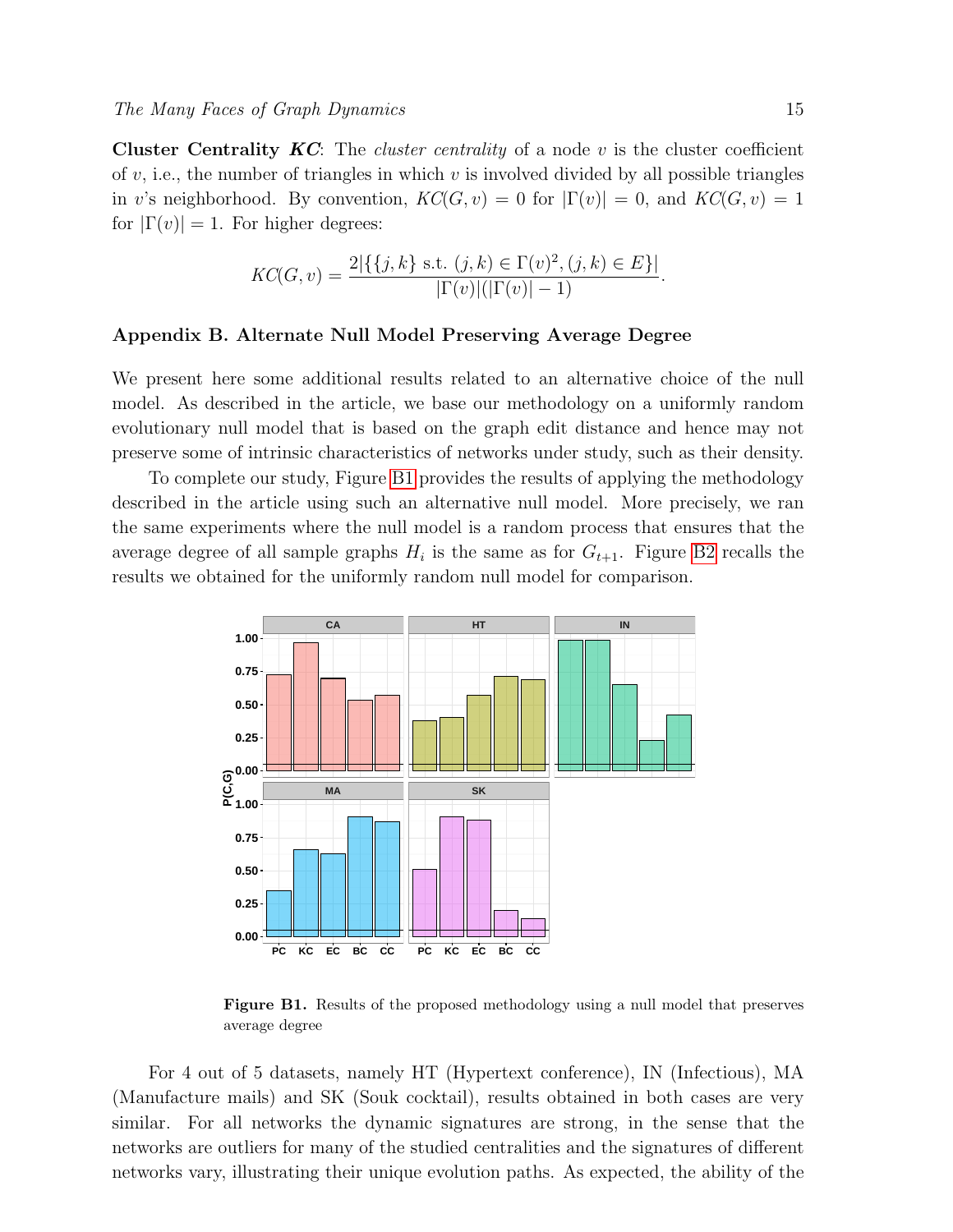presented method to distinguish the real network evolution compared to the networks **0.50 0.50** generated according to the more refined null model decreases for most network traces and centralities.

Yet, results are strikingly different from the more general null model in the main part of the paper for the case of CA, the Caida dataset. Caida differs from the other datasets in the sense that it does not directly derive from human activity (Caida captures **0.75 0.75 0.75 0.75** Autonomous Systems relationships), and the density in this dataset is much higher than **0.50 0.50 0.50** in other considered datasets, while the graph edit distance between different snapshots does not vary much. **P(C,G)** <sup>25</sup><br> **EXECUTE:** 16<br> **EXECUTE:** 16<br> **EXECUTE:** 16<br> **EXECUTE:** 16<br> **EXECUTE:** 18<br> **EXECUTE:** 18<br> **EXECUTE:** 18<br> **EXECUTE:** 18<br> **EXECUTE:** 18<br> **EXECUTE:** 18<br> **EXECUTE:** 18<br> **EXECUTE:** 18<br> **EXECUTE:** 18<br> **EXECUTE:** 18<br> **EXECU** <sup>7</sup>.5000



<span id="page-15-8"></span>Figure B2. Excerpt of results using the uniformly random null model used in the article

- <span id="page-15-0"></span>**0.25** 1 (2010), 113–129. **0.50** [1] Gao, X., Xiao, B., Tao, D., and Li, X. A survey of graph edit distance. Pattern Anal. Appl. 13,
- <span id="page-15-1"></span>[2] Faloutsos, M., Faloutsos, P., and Faloutsos, C. On power-law relationships of the Internet topology. Proc. ACM SIGCOMM (1999).
- <span id="page-15-2"></span>[3] Kossinets, G., and Watts, D. J. Empirical analysis of an evolving social network. Science 311, 5757 (2006), 88–90.
- <span id="page-15-3"></span>[4] Borgatti, S., and Everett, M. A graph-theoretic perspective on centrality. Social Networks 28, 4 (2006), 466–484.
- <span id="page-15-4"></span>[5] Faloutsos, C., Koutra, D., and Vogelstein, J. T. DELTACON: A principled massive-graph similarity function. Proc. 13th SIAM International Conference on Data Mining (SDM) (2013), pp. 162–170.
- <span id="page-15-5"></span>[6] Gotelli, N. J., and Graves, G. R. Null models in ecology. online resources (1996).
- <span id="page-15-6"></span>[7] Kunegis, J. KONECT – The Koblenz Network Collection. Proc. Int. Conf. on World Wide Web Companion (2013), pp. 1343–1350.
- <span id="page-15-7"></span>[8] Opsahl, T., and Panzarasa, P. Clustering in weighted networks. Social networks 31, 2 (2009), 155–163.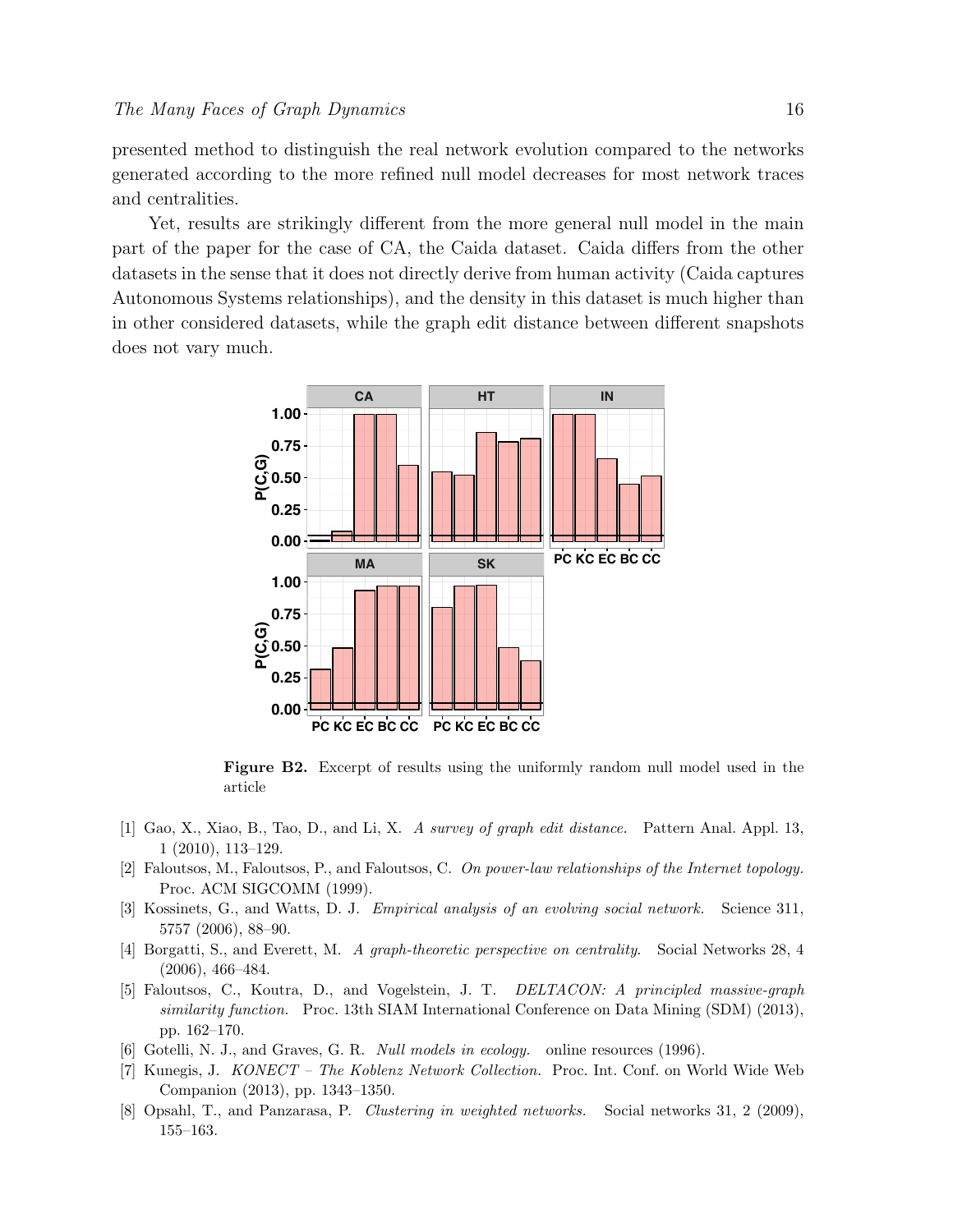- <span id="page-16-0"></span>[9] Killijian, M.-O., Roy, M., Trédan, G., and Zanon, C. SOUK: Social Observation of hUman Kinetics. Proc. ACM International Joint Conference on Pervasive and Ubiquitous Computing (UbiComp) (2013).
- <span id="page-16-1"></span>[10] Erdős, P., and Rényi, A. On the evolution of random graphs. Publ. Math. Inst. Hungar. Acad. Sci 5 (1960), 17–61.
- [11] Newman, M. E., Watts, D. J., and Strogatz, S. H. Random graph models of social networks. Proceedings of the National Academy of Sciences 99, suppl 1 (2002), 2566–2572.
- <span id="page-16-2"></span>[12] Steger, A., and Wormald, N. C. Generating random regular graphs quickly. Combinatorics, Probability and Computing 8, 04 (1999), 377–396.
- <span id="page-16-3"></span>[13] Barabási, A.-L., and Albert, R. *Emergence of Scaling in Random Networks.* Science 286 (1999).
- <span id="page-16-4"></span>[14] Chung, F. R., and Lu, L. Complex graphs and networks, vol. 107. American mathematical society Providence, 2006.
- <span id="page-16-5"></span>[15] Boccaletti, S., Latora, V., Moreno, Y., Chavez, M., and Hwang, D.-U. Complex networks: Structure and dynamics. Physics Reports  $424, 4.5$  (2006),  $175 - 308$ .
- <span id="page-16-6"></span>[16] Milo, R., Shen-Orr, S., Itzkovitz, S., Kashtan, N., Chklovskii, D., and Alon, U. Network motifs: Simple building blocks of complex networks. SCIENCE (2001).
- <span id="page-16-7"></span>[17] Schreiber, F., and Schwöbbermeyer, H. Frequency concepts and pattern detection for the analysis of motifs in networks. Transactions on Computational Systems Biology 3 (2005), 89–104.
- <span id="page-16-8"></span>[18] Wernicke, S. Efficient detection of network motifs. IEEE/ACM Trans. Comput. Biol. Bioinformatics 3, 4 (Oct. 2006), 347–359.
- <span id="page-16-9"></span>[19] Przulj, N. Biological network comparison using graphlet degree distribution. Bioinformatics (2007).
- <span id="page-16-10"></span>[20] Contractor, N. S., Wasserman, S., and Faust, K. Testing multitheoretical organizational networks: An analytic framework and empirical example. Academy of Management Review (2006).
- <span id="page-16-11"></span>[21] Brandes, U., and Erlebach, T. Network Analysis: Methodological Foundations. LNCS 3418, Springer-Verlag New York, Inc., 2005.
- <span id="page-16-12"></span>[22] Soundarajan, S., Eliassi-Rad, T., and Gallagher, B. A guide to selecting a network similarity method. SIAM.
- <span id="page-16-13"></span>[23] Berlingerio, M., Koutra, D., Eliassi-Rad, T., and Faloutsos, C. Network similarity via multiple social theories. Proc. IEEE/ACM International Conference on Advances in Social Networks Analysis and Mining (ASONAM) (2013), pp. 1439–1440.
- <span id="page-16-14"></span>[24] Leskovec, J., Kleinberg, J., and Faloutsos, C. Graph evolution: Densification and shrinking diameters. ACM Transactions on Knowledge Discovery from Data (TKDD) 1, 1 (2007), 2.
- <span id="page-16-15"></span>[25] Allali, O., Magnien, C., and Latapy, M. Internal link prediction: A new approach for predicting links in bipartite graphs. Intelligent Data Analysis 17, 1 (2013), 5–25.
- <span id="page-16-16"></span>[26] Liben-Nowell, D., and Kleinberg, J. The link prediction problem for social networks. Proc. 12th International Conference on Information and Knowledge Management (CIKM) (2003).
- <span id="page-16-17"></span>[27] Yang, S. H., Long, B., Smola, A., Sadagopan, N., Zheng, Z., and Zha, H. Like like alike: joint friendship and interest propagation in social networks. Proc. 20th International Conference on World Wide Web (WWW) (2011), pp. 537–546.
- <span id="page-16-18"></span>[28] Jin, R., Wang, C., Polshakov, D., Parthasarathy, S., and Agrawal, G. Discovering frequent topological structures from graph datasets. Proc. ACM SIGKDD (2005), ACM, pp. 606–611.
- <span id="page-16-19"></span>[29] Shah, N., Koutra, D., Zou, T., Gallagher, B., and Faloutsos, C. Timecrunch: Interpretable dynamic graph summarization. Proc. ACM SIGKDD (2015), ACM, pp. 1055–1064.
- <span id="page-16-20"></span>[30] Sun, J., Faloutsos, C., Papadimitriou, S., and Yu, P. S. Graphscope: parameter-free mining of large time-evolving graphs. Proc. ACM SIGKDD (2007), ACM, pp. 687–696.
- <span id="page-16-21"></span>[31] Ferlez, J., Faloutsos, C., Leskovec, J., Mladenic, D., and Grobelnik, M. Monitoring network evolution using mdl. Proc. IEEE 24th International Conference on Data Engineering (ICDE) (2008), pp. 1328–1330.
- <span id="page-16-22"></span>[32] Zhao, X., Sala, A., Wilson, C., Wang, X., Gaito, S., Zheng, H., and Zhao, B. Y. Multi-scale dynamics in a massive online social network. Proc. ACM Internet Measurement Conference